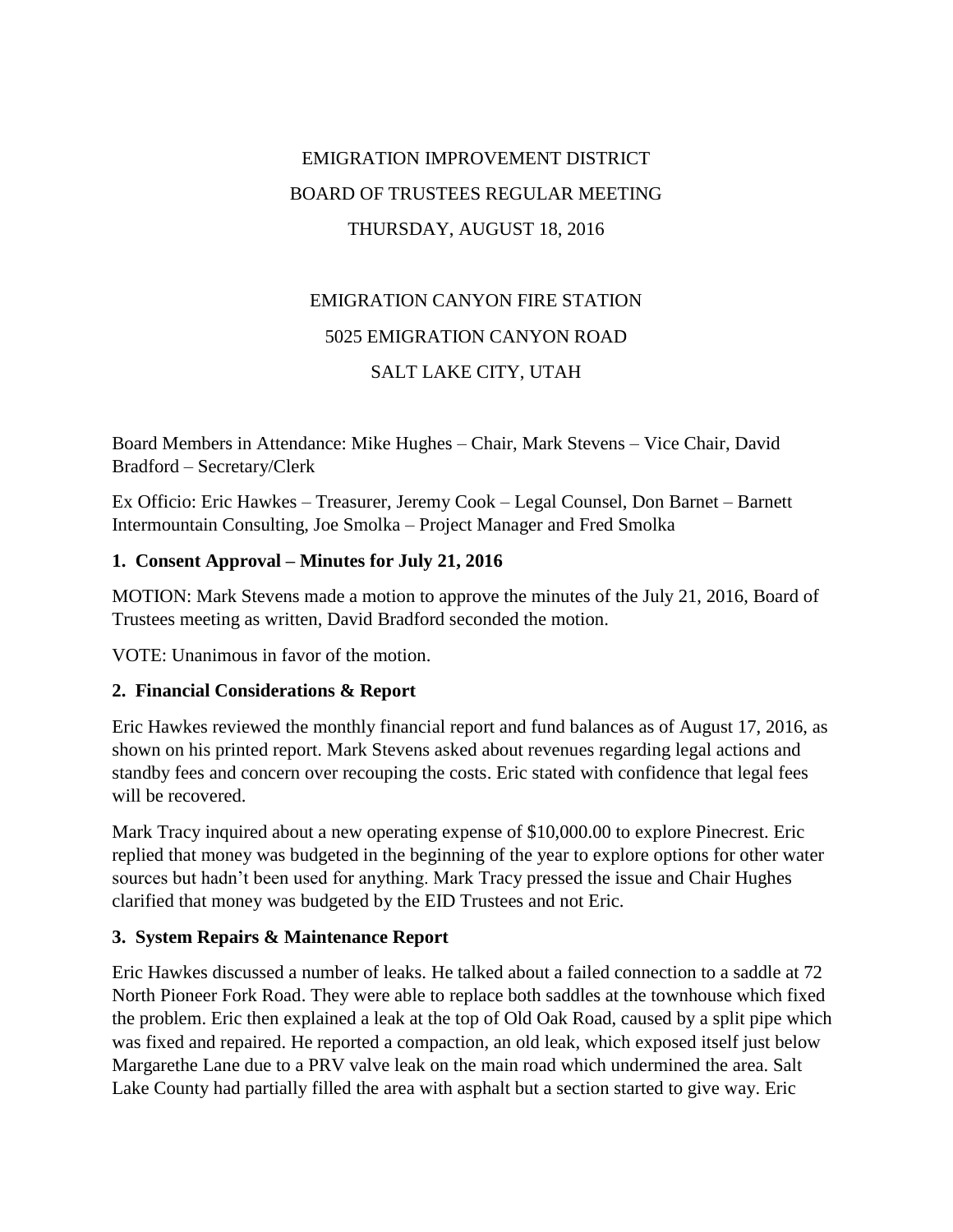described how the area was cut open, compacted and patched. He explained a leak at Little Tree Circle, reminding board members of another leak in the same area last June 20, 2015. Both leaks were caused by a failed saddle and appear to have been leaking for quite some time. Chair Hughes asked if the saddles were the old brass ones. Eric confirmed that they were. Chair Hughes questioned material of old saddles being brass. Bob Staggers interjected that old saddles were made of cast iron. Chair Hughes realized the saddles involved have been replaced and asked for Fred Smolka's input. Fred wasn't sure. Joe Smolka was then asked for his opinion and he recalled stainless steel saddles but thought saddles involved in leaks were original material. Mark Tracy interrupted and asked about Joe Smolka's involvement with the EID. Joe remarked that he was just a private sub-contractor. Eric continued discussion and expressed concern regarding remaining saddles in area and isolation valve that won't properly seat. He also mentioned, as a contributing factor, that Little Tree Circle is a high pressure area. Chair Hugh asked if saddle was eaten away and Eric confirmed that it was. He also asked Fred how many saddles were replaced in that area. Fred remembered one saddle replaced on the main Pioneer Fork Road and at least 3 on Little Tree Road. Mark Tracy interrupted again asking about Fred Smolka's involvement with the EID. Fred replied that he wasn't involved and hasn't been for quite some time. Fred stated that all together 4 or 5 saddles have been replaced in that area. Chair Hughes asked Eric how many remaining saddles are on the line and indicated that they should probably all be replaced given the history along with the valve. Fred interjected that it's better to replace equipment in good weather. Chair Hughes indicated that work should to be done, Mark Stevens and David Bradford agreed. Fred Smolka added that Larry Hall will remember specific details of area and knows what needs to be done.

Steve Hook asked if all repairs were included in the financial report and their impact on the budget and repairs expense. Eric replied that some repairs are included but not all of them. He further commented that there have been more repairs to the water system this year than last year. Budget had included repairs to Brigham Fork Well but water supply is good. Mark Tracy inquired about the Brigham Fork Well, its use and problems. Eric replied that well isn't being used and they don't know what is wrong. Chair Hughes interjected that exploration is needed to figure out the issues. Mark Tracy asked what the budget amount was to fix Brigham Fork Well. Don Barnet said the overall budget was \$150,000.00. Eric explained that amount was put into maintenance and repairs. Chair Hughes replied that budget is used anywhere it is needed to maintain the water system to keep it going. Mark Tracy inquired about the water leak in Pinecrest and efforts to determine the source of the leak. Eric stated that they are still looking at meters in the area and monitoring for any changes that surface. Mark Tracy asked about the chlorine that was previously detected. Eric replied that no chlorine has been detected recently, only by the water along the road. Mark Tracy asked question regarding water loss. Eric stated that it varies, depending on a lot of different factors. Chair Hughes indicated that there is a lot that goes into that equation, wells have to be exercised, fire hydrants, leaks and so forth that isn't metered to the public. Mark Tracy asked about EID's water right and if they are in compliance. Chair Hughes responded that they are.

#### **4. Water Right Leases – Connection to system and deadline update**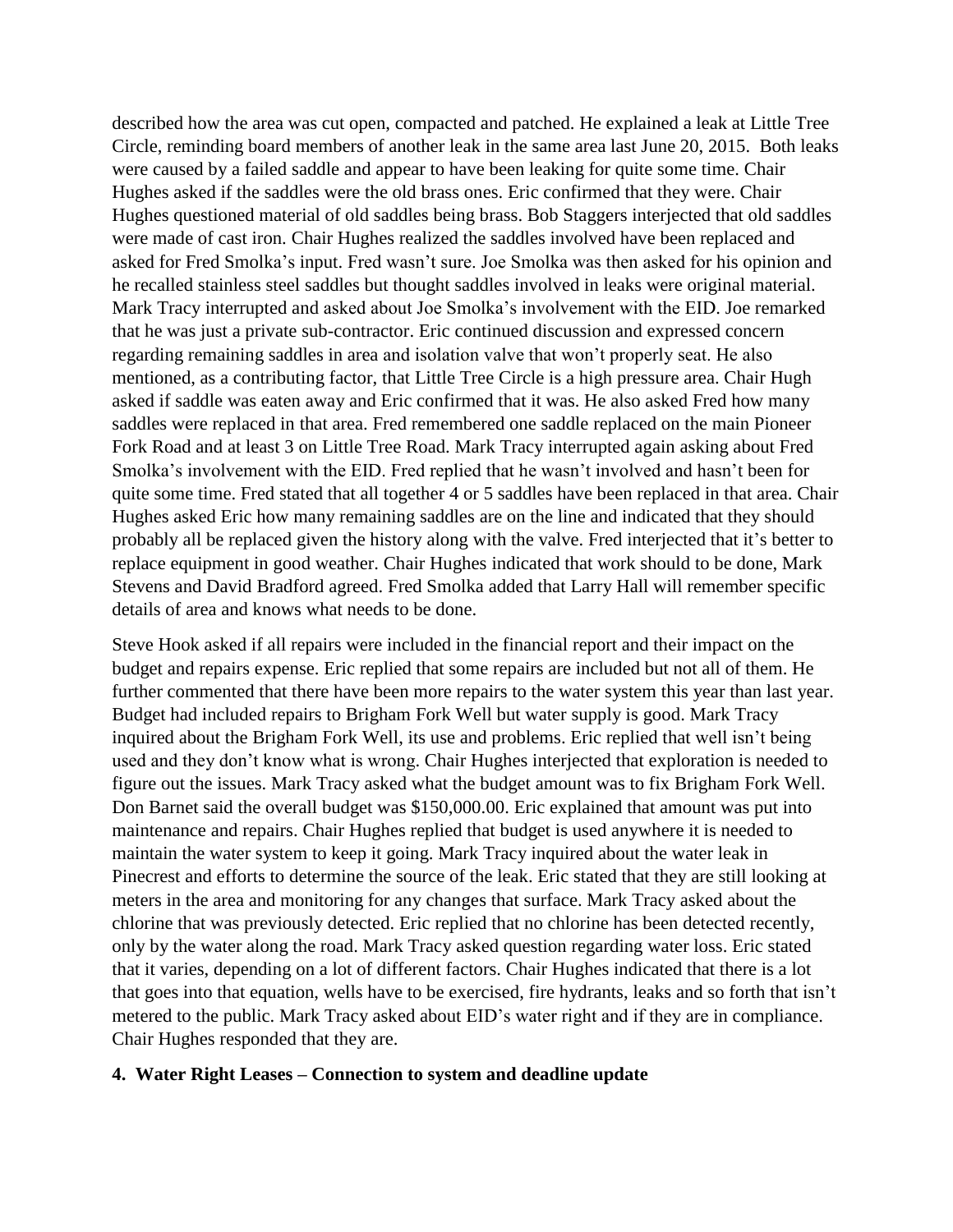Eric Hawkes talked about the letters he sent out on May 4, 2015 to 8 residents who have leased water rights from the district and their options. He wants to give the residents more time to respond to the August 30, 2016 due date. Chair Hughes asked how many people have responded to the letter. Eric stated that 2 homeowners have procured and purchased water rights and 2 others are in the process of connection. There are 4 residents that haven't responded. Chair Hughes inquired if the 4 homes were occupied and residents were aware of the letter. Eric replied that they were and suggested giving homeowners until October 30, 2016 to respond and issue another letter. Chair Hughes asked David Bradford to weigh in on the matter and he felt that original deadline should be upheld but no penalty for late response. Mark Stevens agreed and thought residents should be encouraged to reply. Chair Hughes said that a reminder letter should be sent with a response date and Jeremy Cook agreed. Mark Tracy asked Eric about comments he made to Dinko Deheric pertaining to his water usage. Eric clarified that he informed Dinko Deheric that the State holds the authority to regulate water usage not EID.

## **5. Response to State Auditor's Office Report – Jeremy Cook**

Jeremy Cook addressed the response to the State Auditor's report. In his opinion, the recommendations set forth are fine. Jeremy proposed EID responding with appreciation for their advice and notification that they are in the process of adopting policies to conform to all their recommendations. He further stated that he will have a document at the next board meeting to adopt policies that implement all the recommendations. Chair Hughes expressed approval.

Steve Hook inquired about information and background of the report. Jeremy informed that it was anonymous complaints made to the Auditor's office that addressed a number of issues. The findings and recommendations are normal and policies will be adopted to better serve the public. He explained that EID will comply completely to the findings and recommendations made by the State. Steve Hook advocated public awareness of lawsuit and auditor's report. He also expressed concern over increased legal fees and financial drain on the tax payers. Jeremy defended costs and legal fees. He indicated that he will draft a response and policy for procedures to be implemented. Chair Hughes mentioned that the process has also included interviews with board members. Steve Hook asked if audit was finalized. Jeremy Cook replied that it's a findings and report for a specific time period, January 2014 thru June 2015 and their job is to help districts. Jeremy further stated that this report isn't a bad thing, residents will benefit. Mark Tracy asked who signed the auditor's report. Jeremy explained that report isn't final, it is a draft report that EID has a chance to respond to. Mark Tracy then asked if Jeremy or any other EID trustees was ever contacted by the Utah Public Safety Division or Public Corruptions Division? Chair Hughes replied that he wasn't contacted or was aware of anyone who was. Mark Stevens and David Bradford both responded likewise.

## **6. Water Levels & Report**

Eric reported that the level of the Upper Freeze Creek Well has remained consistent. Issues with telemetry on August 4, 2016 made the water level drop -70 ft. and an additional -70 ft. the following day. Eric explained that he and Larry Hall measured the well the old school way with poly tube and a pressure gauge using an air compressor to lower 1,000 ft. of tubing to measure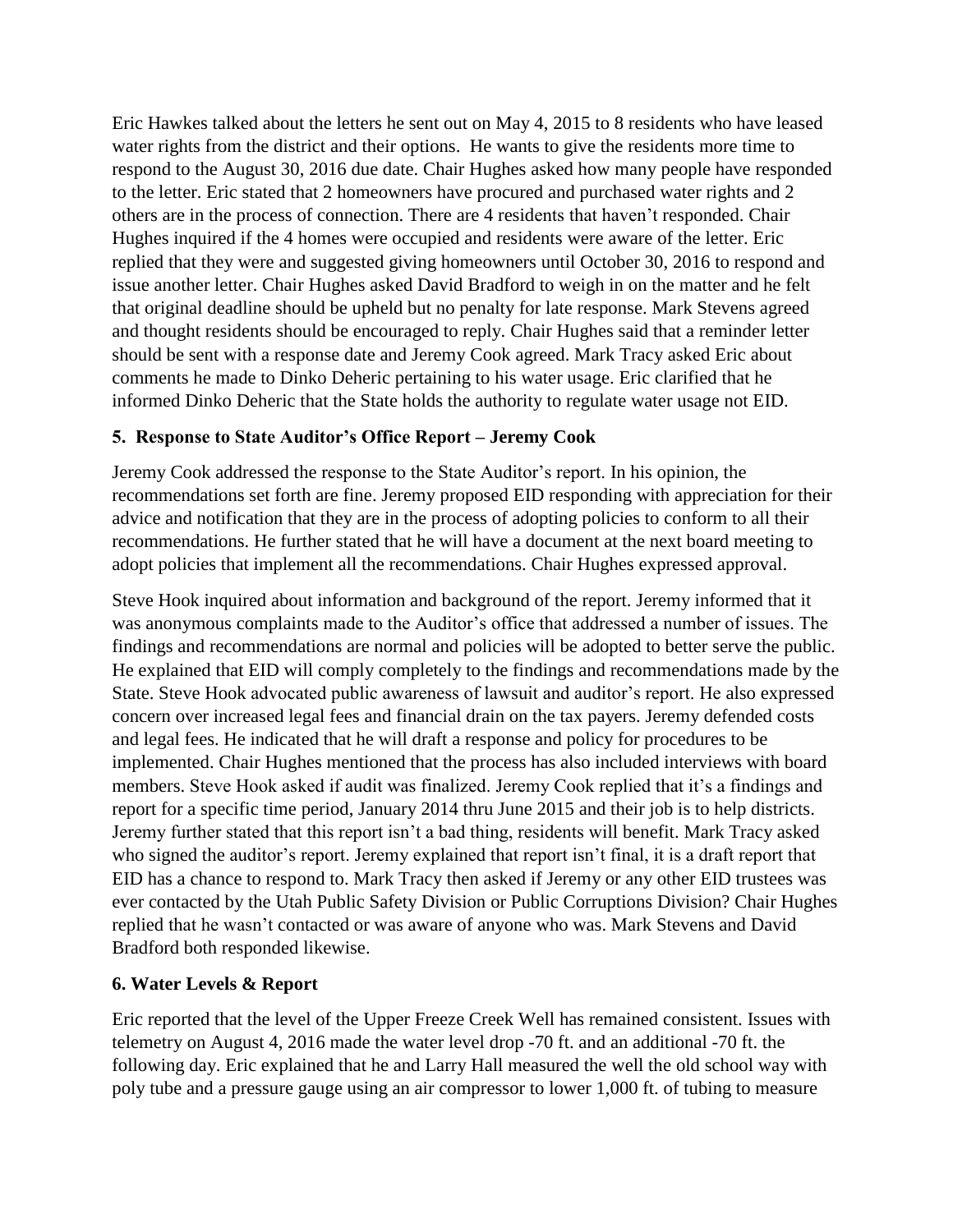water level. He stated well level remains the same, around -900 ft. Mark Stevens asked Eric if he was worried and he responded that he was very nervous but cycling is very normal for water levels. Mark asked how deep the well goes. Eric thought it was approximately 1,100 ft. but Don Barnett remembered 1,060 ft. Eric reported that Well I stayed relatively consistent at -70 ft. Upper Freeze Creek Well is primarily being used. Chair Hughes asked Eric how long Brigham Fork Well was exercised and if any of that water goes into the system. Eric replied that none of the water goes into the system, but its flushed about 30 minutes, pumping approximately 200 gallons 3 times a week. Bob Staggers asked why well is flushed. Eric stated that it is to keep it a viable well if ever needed. Mark Tracy asked why Brigham Fork Well wasn't being used and if Eric noticed any color or smell commonly associated with iron bacteria. Eric replied that the well draws up debris and sand but hasn't noticed any other issues recently. Water flows automatically into the environment with normal drainage. Fred Smolka interjected that tests are done frequently and Eric added bacteria tests are done 3 times a week.

Don Barnett explained his water use graphs on the projection screen. He discussed that water usage is up from the past 2 years due to no summer rains. Total usage shown since expansion to water system from 2009 to present. The total water usage a little below the mean for past 8 years. Per capita usage is in lower end which is consistent and normal with northern parts of the State due to lack of summer rain. Mark Tracy asked question regarding data. Don Barnett clarified that data reflects total amounts of water pumped not use per home.

## **7. Any Items requested by the visiting public**

Bob Staggers requested permission to place a park bench, that he would purchase, on the level area left of the Upper Freeze Creek Well. In a brief discussion, Chair Hughes clarified that the land Bob was referring to is owned by EID. Mark Stevens commented that bench couldn't be permanent and expressed no problem with it. Chair Hughes had no issues with park bench and permission was granted.

Steve Hook requested information regarding maintenance on Brigham Fork Well and whether legal fees were impacting decision making. Chair Hughes stated that the issue with the well is based more on the type of summer and available water more than funds. Having the ability to turn on the well if needed is a priority but weather isn't cooperating this year. Mark Stevens asked for clarification pertaining to weather because he wants issues with well resolved. Repairs have been put off for 3 years. He suggested an evaluation in September but Chair Hughes pointed out that once the well is pulled the work has to be done. He was reluctant to pursue well repairs now. Fred Smolka pointed out that autumn is a good time to do the work, possibly October. Mark asked if drillers would have to be booked now. Chair Hughes responded that they would. Don Barnett agreed and suggested doing well project in early spring before water is in high demand. Discussion ensued regarding the best time of year to work on a well and complications that arise, opinions varied. Chair Hughes asked for Don's specific input and he talked extensively about the possible issues and costs. Mark stated that it would be more cost effective to rehabilitate well vs. drilling a new one. Chair Hughes agreed and wants Don to look into situation, availability of rig and put some ballpark figures together. Chair Hughes asked for David Bradford's opinion and he agreed that is should be looked into.